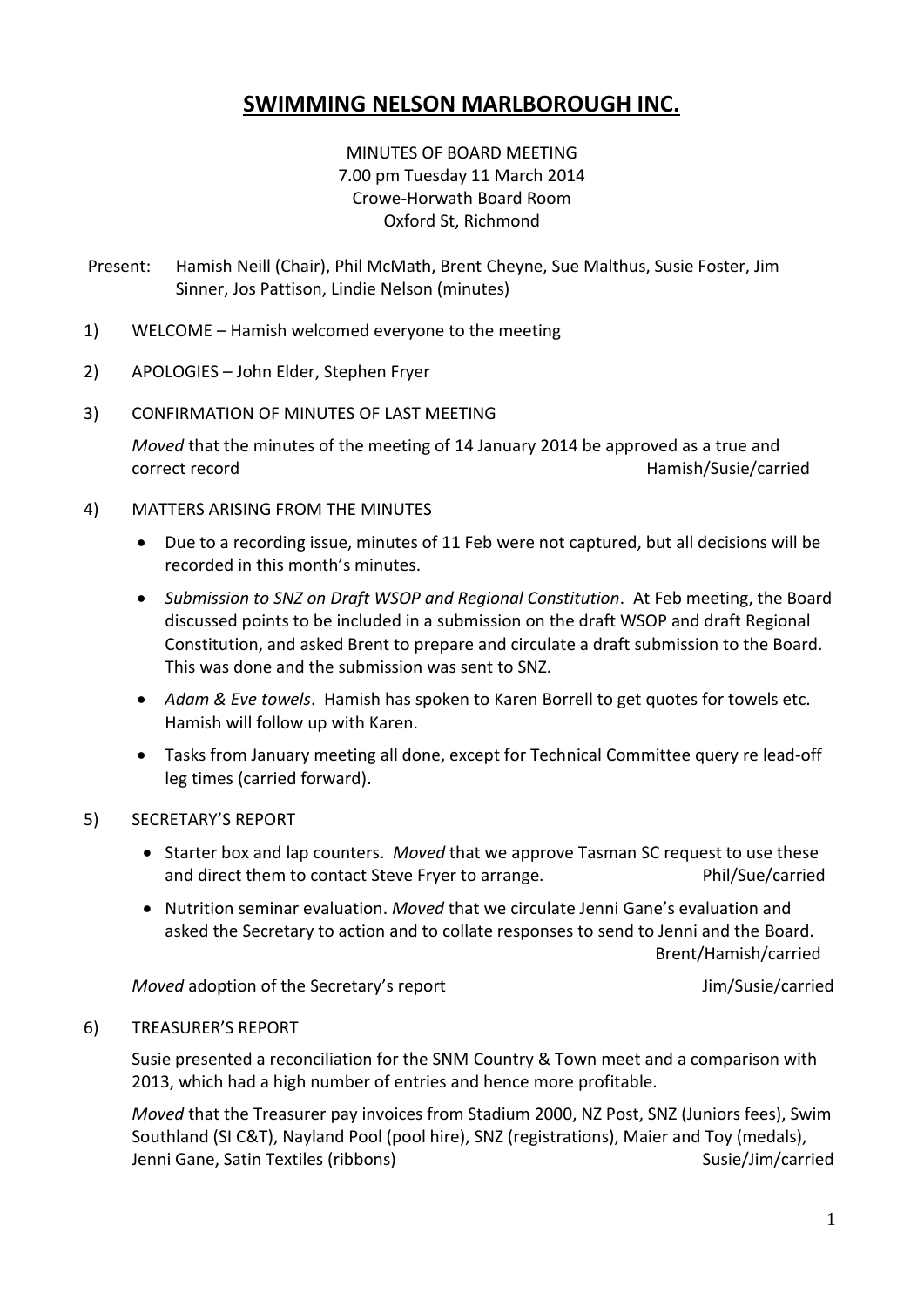## 7) REGISTRAR/RECORDS REPORT

• Review of programme for SNM Age Groups meet

*Moved* that all events 200m and up should have the same age groups Hamish/Jim/carried

*Moved* that 100 IM be included as a standard event and count for points and the Marie Saul trophy calculations, whenever the meet is held in a SC pool Jim/Hamish/carried

*Moved* that the Board prepare a remit for the 2014 AGM to change the rules regarding the Buchanan and YMCA cups to allow relays to score points at the SNM Age Groups, and that Jim investigate how many points are awarded at National and SI and SIC&T Jim/Brent/carried

- Late entries. Accepting late entries can sometimes be done by the Registrar but can put club recorders in a difficult position, although it may become a non-issue with the new SNZ database. The Board agreed in principle to support a 100% surcharge for late entries to be accepted at registrar's discretion for all NM meets. Jim to include wording in draft flier for next year's meet and bring to Board for approval.
- Tasman Secondary Schools Meet. The host club should provide meet director and officials, and keeps profits less a donation (to be determined) to be paid to Sport Tasman. Jim to ask clubs for expressions of interest. Hamish to confirm rate at ASB/talk to Shanine Hermsen about negotiating with ASB.

*Moved* that new records since 17 January 2014 be confirmed Jim/Hamish/carried

## 8) PUBLICITY/COMMUNICATION REPORT

Jim spoke to his report. He has included the swimmers' schools in media releases. It was noted that there was a misleading & inaccurate article in a Marlborough paper about Tasman SC swimmers competing in Australian Age Groups. Jim to follow up.

*Moved* publicity report **All and Susies** Jim/Susie/carried

## 9) FUNDING REPORT

 Caps: Grant application to Trillian Trust was unsuccessful. Agreed to apply to other charities.

*Resolved* to apply to Pelorus Trust for \$3080 (GST exc) for 1000 representative swimming caps and the subset of the state of the state of the Sue/Brent/carried

*Moved* that the Board contribute 25%, up to \$1000, toward the cost of new caps

Hamish/Susie/carried

For future consider adding a charge to entry fees for caps.

 Touchpads: We received a grant from CCT for \$20,000 towards the cost of touchpads. The minimum we need is \$66,215 (for 10 FINA touchpads and no display equipment). Agreed to make a further application for remainder of full amount originally applied for. Other funding options are for clubs to contribute, apply to local authorities, and apply to the entities that own Stadium 2000 and ASB Aquatic Centre.

*Resolved* that an application be made to NZCT – New Zealand Community Trust for \$98,319 (excluding GST) to purchase touchpads and scoreboard

Sue/Phil/carried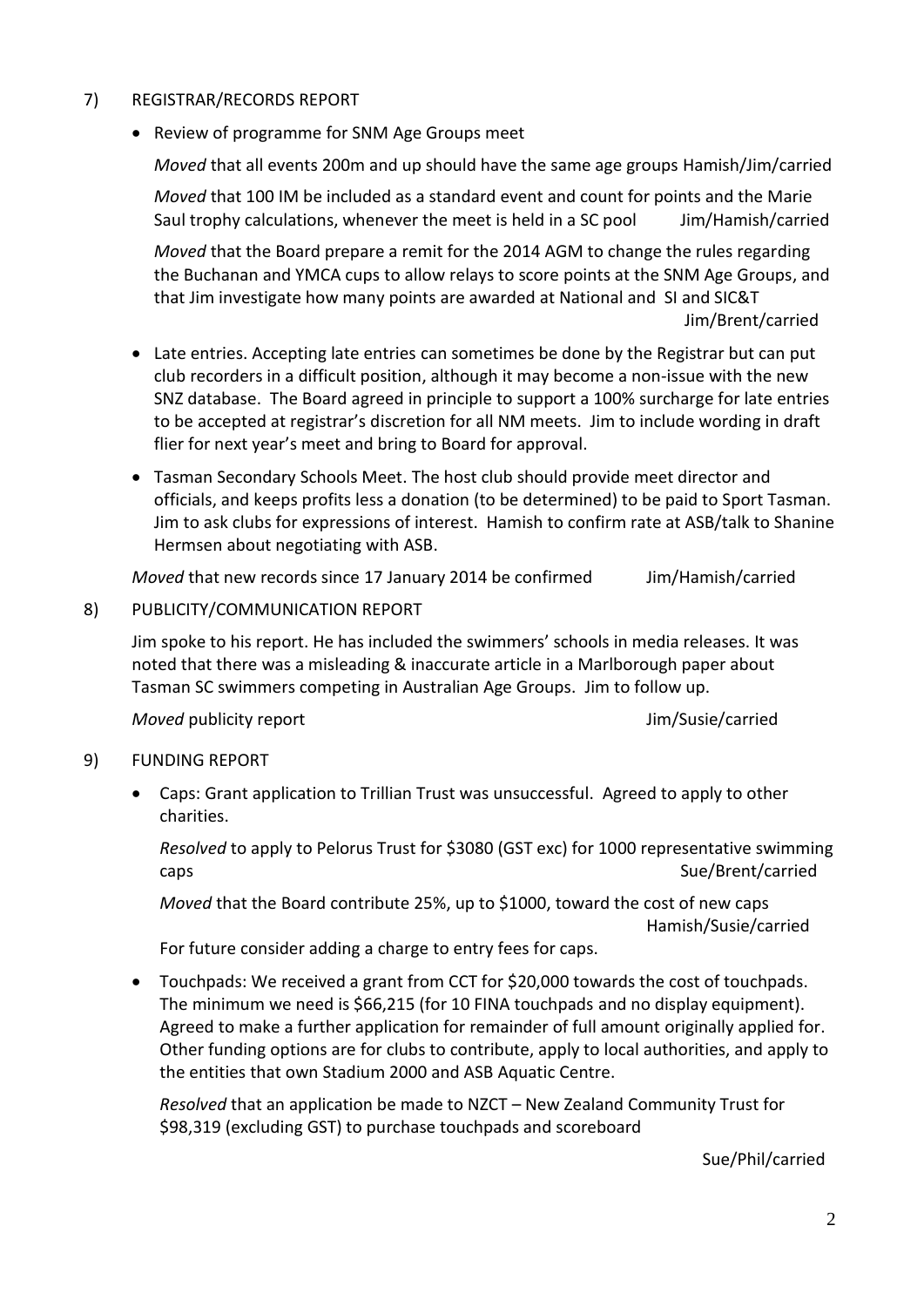10) TECHNICAL

No report.

11) COACHING REPORT

No report.

- 12) GENERAL BUSINESS
	- SI Champs Meet records

Phil reported that it has been decided to start new meet records incorporating old records. No further decision needed.

SI C&T Competition Rules – draft changes

The reasons for taking a different approach for DiV 2 and Junior qualified swimmers was discussed, noting that Juniors has already taken place at the time of the SI C&T and that since swimmers may qualify for Div2 at SIC&T it is fairer to allow swimmers to compete in both events.

Agreed to support rule change with the caveat that Jim will suggest a change in wording to clarify an ambiguity. Also suggest that they consider a shorter qualifying period: 1 Sept to 15 Feb. Lindie and Jim to send Board response to David Prattley.

Jos suggested that we monitor the effect of the rule change for a 3 year period. How many records set? How many swimmers qualify for Div 2? How many shifting down to SI C&T rather than Div 2?

• Swim calendar 2014-15

Hamish and Jim have prepared a draft calendar for discussion and circulation to clubs for comment. The draft does not include a Time Trial because there are several opportunities to gain times at meets.

Agreed to seek club comments, especially re timing for long distance events at Age Groups: Session 5 on Sunday pm? Or week before? Prefer meet to be at Nayland or ASB or Blenheim? And whether we should have a regular schedule of summer champs at Nayland and winter meet at Blenheim. Jim and Hamish to draft message to clubs.

• Split times for 400m during 800m or 1500m events

Phil looked through the rules and could not find anything. Brent noted that fairness is a key issue for NM. Phil to take Sali's letter to the Technical Committee and report back. This can be added to the query re lead off leg times.

• Swim caps for SIC&T and Div II meets

Letter of complaint: In response to a letter from the regional manager at the SI C&T meet, the Board noted that it was disappointed not to have received funding and is also short of caps for swimmers at other national events. Hamish to prepare a response.

Agreed that we need a guideline re presentation of caps. Sue noted how important the caps are for SIC&T swimmers. Jos offered to make a donation to buy 50 caps. For the moment we will pursue further funding options.